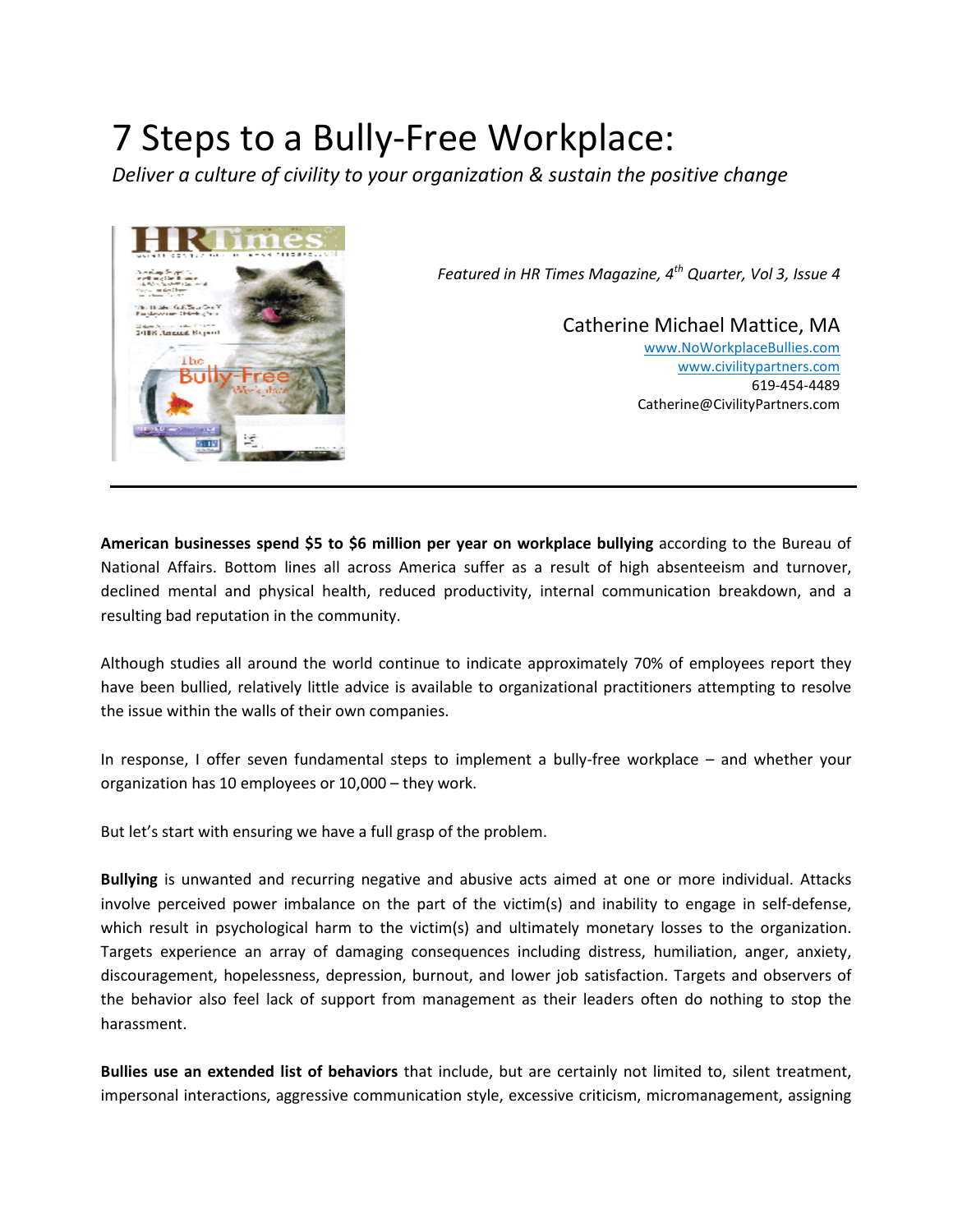tasks above or below competence levels, giving impossible deadlines, punitive disciplinary actions, withholding information, and discouraging initiative.

Most corporate policies cover persecution aimed at protected classes (e.g., race, religion, sexual orientation) but do not cover bullying at all. Talking down to someone in a staff meeting or being rude during interactions "just because" is most often not covered in the office rules. Organizations are also much more likely to put a stop to sexual harassment simply because the law says they have to - but no laws exist against workplace bullying in the United States.

Bullying does not exist in a vacuum. It is not a simple case of a bad behaving employee whose behavior can be thwarted by implementing a corporate policy or passing a law. This behavior exists within an organization where organizational culture is the stage, and organizational members are "players upon it" as Shakespeare might say.

**Organizational culture** is the way an organization's members as a whole think, act, and understand the organizational world around them, or simply, "the way it is." Culture comes to be and exists within communication among members and lies within an organization's vocabulary, stories, traditions, structure, processes and communication networks.

Stories told by organizational members convey values and history, while solidifying bonds between employees and the organization; unless of course the stories are about punishment, gossip, micromanagers and high stress environments. Rites and rituals, or traditions, lie in everyday organizational life and bring cultural ideology to the surface through occurrences such as Friday morning round tables where ideas may be openly shared. An informal organizational structure where subordinates can speak freely may be a catalyst for innovation, for example, while a bureaucratic one that emphasizes rules and policies may cause communication bottlenecks, stomp out free thinking and of course foster opportunities to bully others.

Bullying may seem permitted or natural to insiders in environments where establishing a pecking order or picking on a low performing team member is "normal." Negative behaviors can also flourish in a work environment where a laissez-faire style of leadership or high internal competition exists; or when management fails to notice, chooses to ignore, or even participates in such behavior. These cultural mishaps not only foster opportunities to reward or ignore bullying, but also create a general acceptance of negativity - making it part of the organizational culture. Ambiguity in job responsibilities, roles and goals, and pertinent information contributing to an individual's effectiveness can also feed into micro-politics, or employees taking it upon themselves to close informational gaps left open by the organization, perhaps with abusive measures.

Those prone to become a bully may also be motivated by an attempt to succeed, such that when bullies are perceived to be rewarded by monetary compensation, promotions, or some other recognition, others may follow suit. Additionally, stressful environments increase aggressive tendencies, particularly during periods of downsizing or restructure, increased competition, or when temperatures and crowding are allowed to rise to uncomfortable levels. Such events may provoke "taking it out" on others, grasping to make sense of it all, or tight (i.e., aggressive) holds on organizational responsibilities.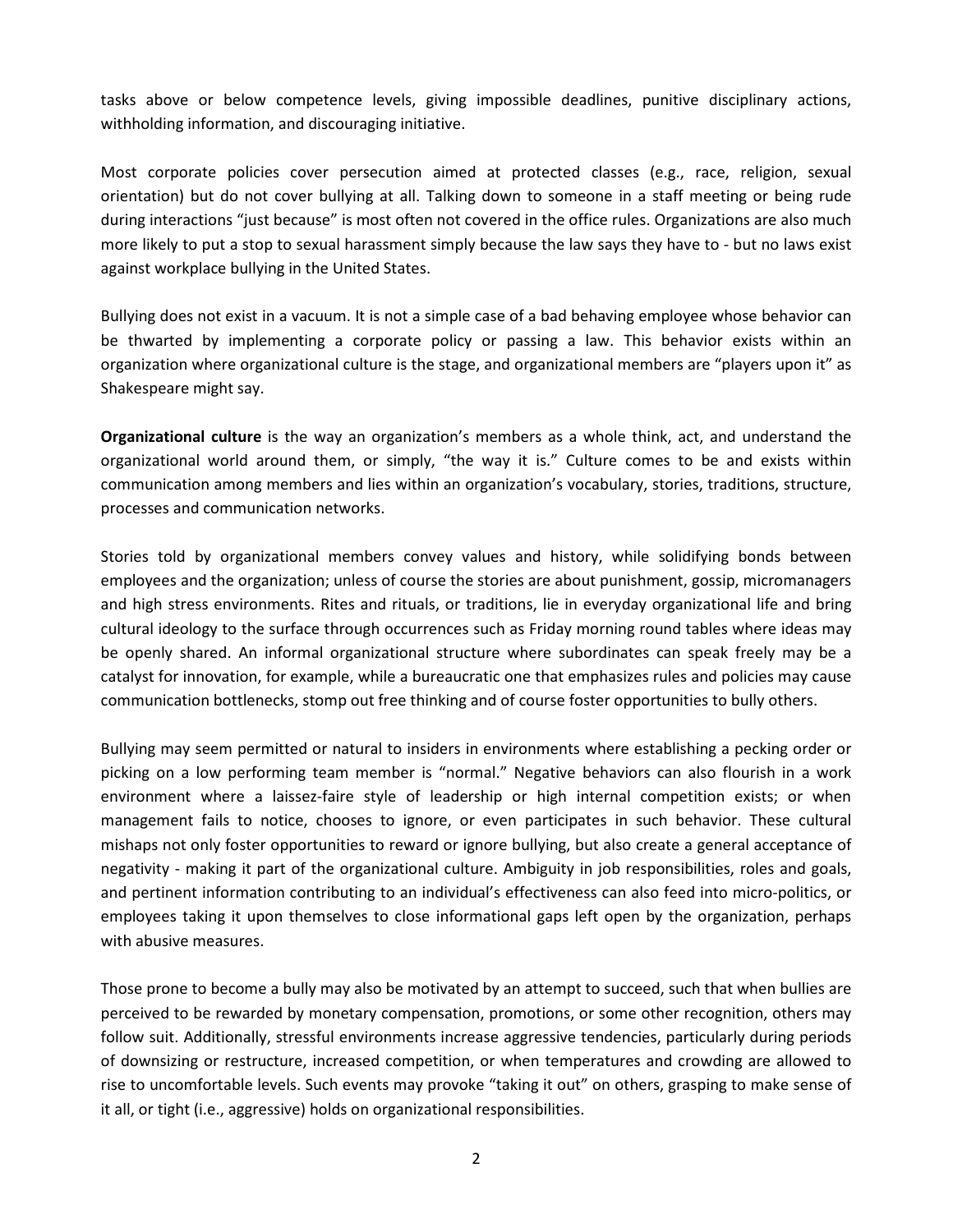**Seven Steps to a Bully-Free Workplace.** Communication presents an opportunity to make deliberate culture shifts and can be used strategically to do so. Managers, leaders, executives, and the people in charge, whoever they are, by virtue of having the ability to create rules and policies, perform employee evaluations, lead staff meetings, dictate work load, and act as an organizational example and essentially an internal spokesperson, have the power to negotiate, strengthen and deliver a tactical culture to the workplace. And, executives must be transparent in their support of a healthy work environment.

Following are seven steps any manager or HR professional can follow as they move to deliver a healthy and civil culture to the organization.

### **1. Use internal communication strategically**

Organizational success depends on a climate of fairness and supportiveness - where members are listening and being sensitive to one another's needs; and are aware of how comments might be perceived by others.

Leaders and management can use language to deliver a healthy workplace culture, and encourage open discussions and employee empowerment. Employees will make better decisions, together, regarding the common good of the company after having engaged with the perspectives of others and after having the opportunity to express their own views. Allowing employees to speak without restraint about their positions on internal current events ultimately influence their responses in a positive way.

Develop rituals that applaud interpersonal communication skills, empathy, conflict resolution and positive attitudes as a part of the routine, like the manager who encourages constructive criticism and optimistic attitudes with positive rewards.

Use the opportunity lying within corporate documents such as employee evaluations, policy handbooks, work instructions and emails to communicate the importance of mutual respect and encourage positivity. Place the expectation of appreciation and kindness in job descriptions and memos and discuss it during both formal and informal meetings. Require new hires to sign a "rules of engagement" document that includes rules like, "I will be a good person to work with-I will not be a jerk" and "I will manage my work relationships like I would manage my relationships with family and friends; with care, concern and kindness." And of course, generate and roll out an anti-bully corporate policy (see Step 4).

#### **2. Obtain and maintain organizational commitment**

Appreciate the value of internal relationships and their positive impact on the bottom line. Be willing to invest in employee individual success at all levels no matter title or responsibility, and in superior organizational performance from a people perspective.

Recognize that people create the competitive advantage and are assets to be invested in. Upset and absent workers contribute to loss in the bottom line, and unhappy employees produce unhappy work – with errors, poor quality, and reduced output. Obviously these mishaps cost the organization in wasted time, materials and resources.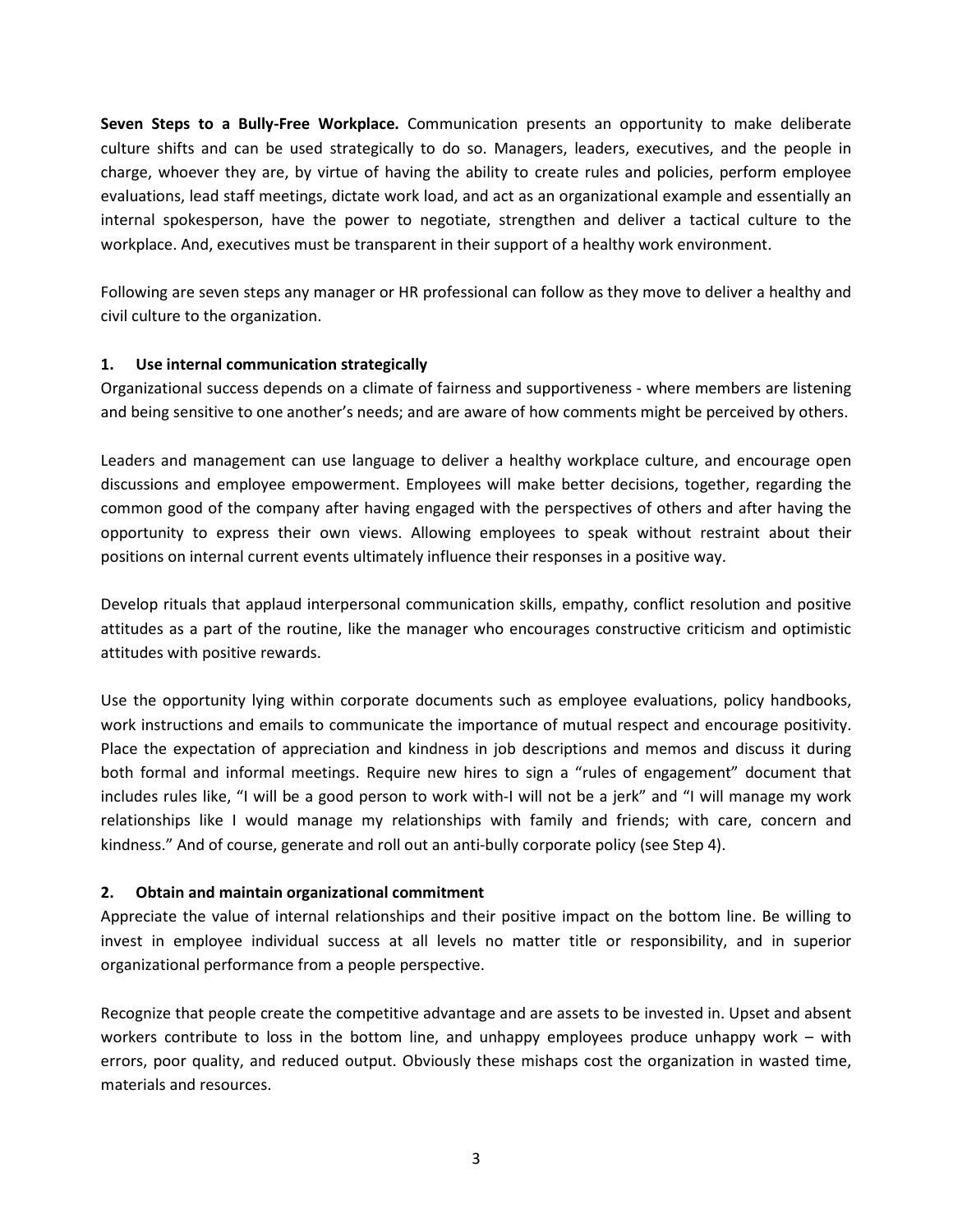### **3. Perform periodic audits of internal communication processes**

Communication audits put an important perspective on things in that they magnify interactions that take place among people. Communication provides the framework for getting things done, and communication audits can discover potential areas for concern.

Among other things, audits offer a comprehensive review of communication patterns that provide information about the structure of the organization, effectiveness of communication, and employee loyalty. This facilitates strategic planning and learning the success with which internal information is conveyed, and of course detects whether some employees feel others are bullies (or bottlenecks, buck-passers, know-itall's, chronic complainers). In addition, through interviews and ultimately implementation of some of the employee's ideas, audits are a useful way to develop participation and provide a vehicle for taking ownership in the organization - not to mention the simple act of performing an audit conveys intent to make changes.

Superior internal organizational communication drives commitment to the organization, employee engagement, job satisfaction, productivity, reduced absenteeism, increased retention, fewer strikes, financial stability, effectiveness of change implementation, increased levels of innovation, and a good reputation within the community and industry.

### **4. Roll out an anti-bully policy**

An anti-workplace bully prevention policy must be implemented and include management's commitment to a healthy workplace, a definition of bullying, responsibilities for maintaining the policy, training, and a formal grievance procedure. The policy should also stress the importance of written documentation from all parties involved in any complaints; including target(s), bullies, witnesses and investigators. Of course, the policy is only as effective as management's commitment to it.

#### **5. Conduct management and employee training**

Establish training programs for all levels to occur during new hire training and at scheduled intervals thereafter. At the very least, training should remind employees and managers that they have a responsibility to contribute to achieving a healthy and civil work environment that does not tolerate bullying.

Training could also include all sorts of other skills such as conflict resolution, negotiation, interpersonal communication, assertiveness, empathy, stress management, leadership, optimism and self-examination. These are valuable skills that promote a healthy workplace. Expectations regarding proficiency in these areas should be tied to performance and career advancement and show up in employee goals and awards programs.

## **6. Take grievances seriously and investigate them immediately**

When a grievance is filed, the complaining individual should present written documentation and precise details of each incident of bullying. This could include saved memos and emails, a factual journal of the behaviors including dates, times and witnesses, and if possible, written collaboration from witnesses. The complainant should be assured support and advised of the aims of the investigation and a likely time frame